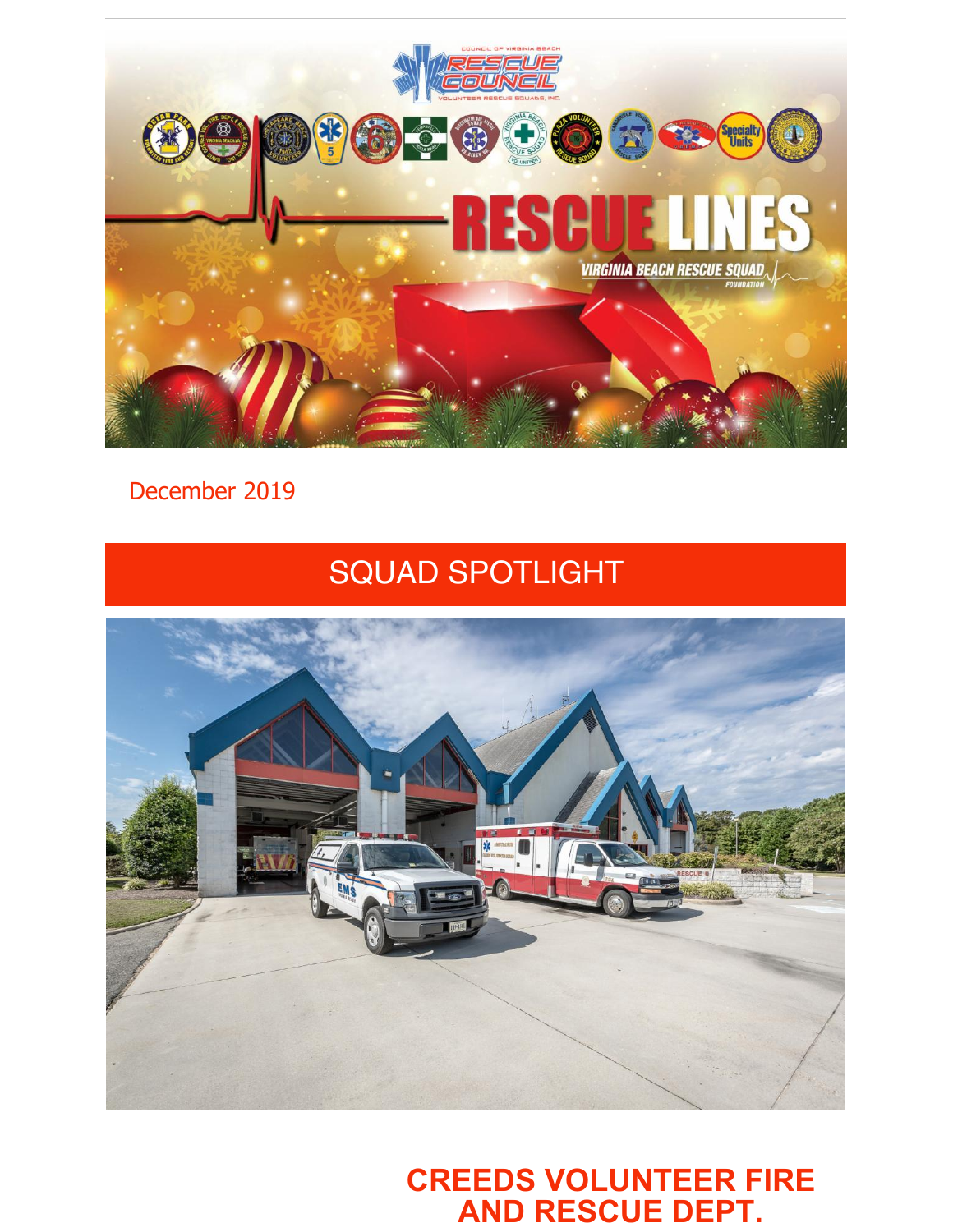

**When was your squad founded and do you have a brief history of your squad?** The Creeds Volunteer Rescue Squad began as a Fire Department before adding the volunteer rescue squad in August of 1950.

**What area is your squad's first due?**The Creeds Volunteer Rescue Squad is located in the

southern area of the City and covers to the North Carolina line to the 100 block of Princess Anne Road.

**What event does your squad attend or host that you're most proud of?**In years past, Creeds held an annual BBQ during the first Sunday in October. This event began when a farmer would donate a pig to the station and members had to stay up all night before the BBQ to cook it before serving it to the public the next day. The event ended in 2017 due to the lack of membership. Creeds is hoping to start it back up when the squad has more members as the event requires more work than our present membership can handle.

**What is a fun fact about your squad?**Creeds was the largest volunteer rescue squad in Virginia Beach in the early 1980s and is now one of the smallest volunteer rescue squads in Virginia Beach. Creeds had many family members join the rescue squad after growing up at the squad.

# Second Survey Coming Soon

## **Your participation in our second survey will once again land you a surprise gift PLUS a chance to WIN a \$25 Gift Card!**

**You already do so much for our community. We want to thank you in advance for taking the time to complete our survey. Your feedback will help us maintain and grow our amazing team.**

### **YOU WILL BE AUTOMATICALLY ENTERED to win ONE of (10) \$25 GIFT CARDS**

as our thank you.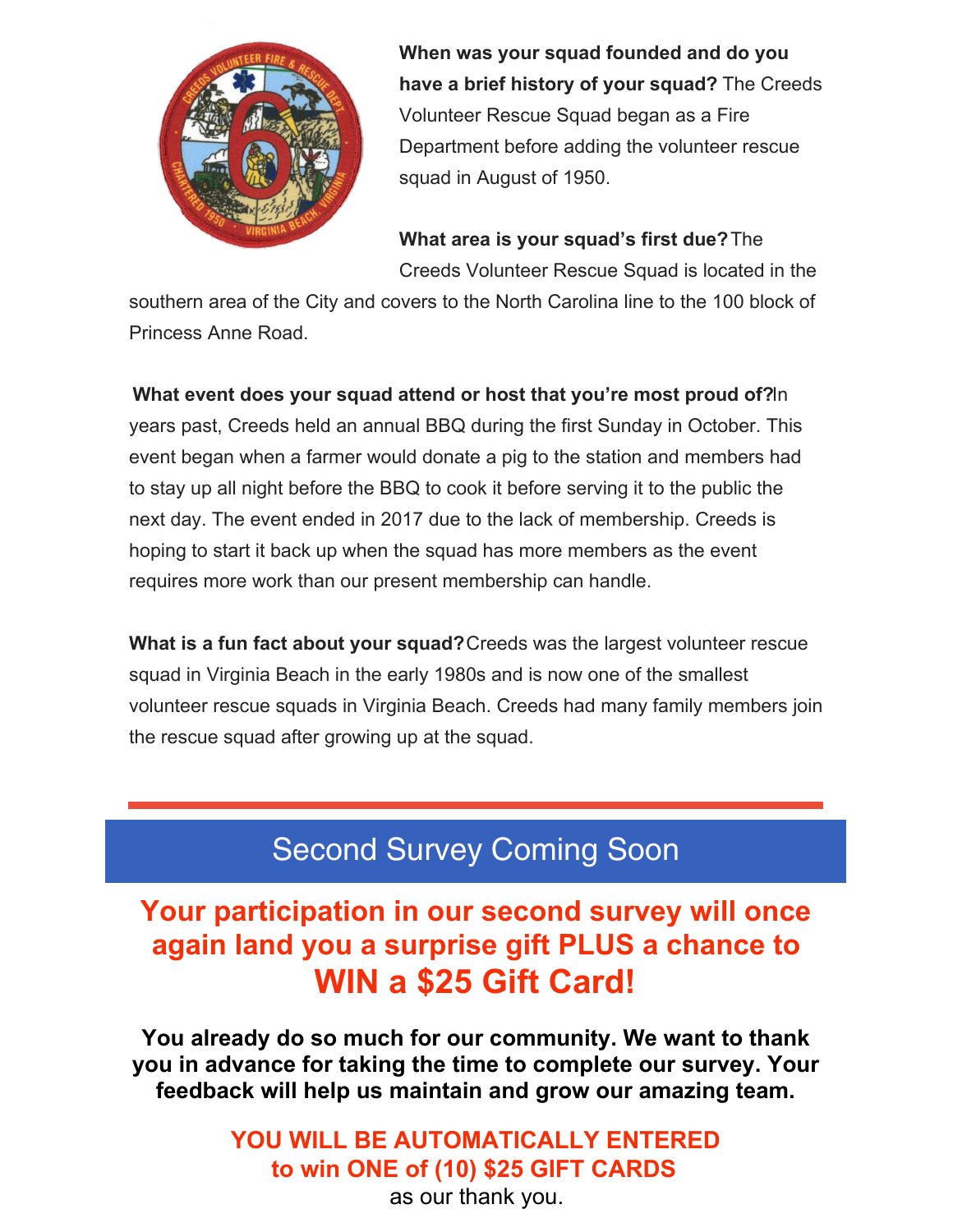Winners will be notified via email.

**[W](http://survey.constantcontact.com/survey/a07egmfgfzik0yb7d5m/start?TEST_ONLY_RESPONSES_NOT_SAVED=t)**atch your inbox for this important survey.



Between the dates of October 24, 2019 and November 25, 2019 the following individuals have advanced to the current EMT Certification Level:

> **EMT-PRSI** Bailey, Christopher MacGregor, Stuart Neumayer, John Rudder, Randy

> **EMT-P** Mui, Mike Henderson, Jeffrey

#### **EMT-B**

Burgess, Kiersten Equels, Andrew Foreman, Tailor Hansen, Gregory Jung, Hannah Kilmer, Justin Ochoa, Brian

#### **BLS Intern**

Benedict, Mark Butler, Nicole Gardner, Cortney Grabarczyk, Laura Lena Corryn Lindhome, Peter Loeffler, David Ocampo, Ron-Joseph Pavone, Danielle Ramesy, Rebecca Sacco, Taylor Swiderski, Michael Swoope, Dylan Thomas, Austin drew

# COMMUNITY APPRECIATION

*Testimonials and letters from grateful neighbors*

You folks are so professional. You made a very negative physical experience very positive. Your driver would inform his riders when he was turning and which direction he was going to provide them with bracing information.

You folks are the best!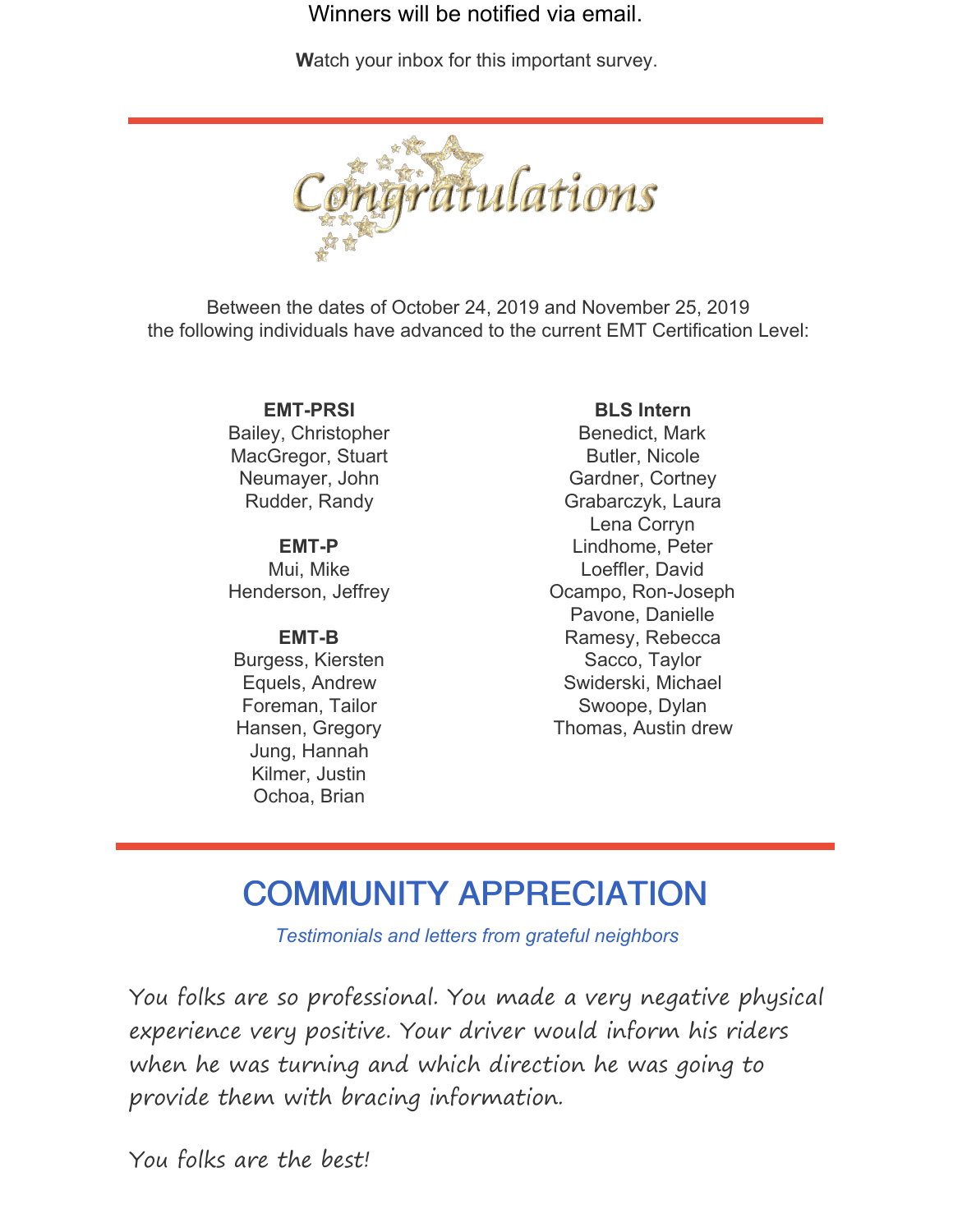

### QUICK LINK TO YOUR WEEKLY UPDATES

Your VBEMS Updates can be accessed at any time by visiting**[HERE](https://www.vbems.com/providers/newsletter/)**



### **HAPPY BIRTHDAY!**

**Chris Crews – 12/9 John Pitts – 12/21**

**Send us your birthday. Or honor a co-worker's birthday! [vbrescuecouncil.org/submission](http://www.vbrescuecouncil.org/submission)**

**We would LOVE your newsletter contributions! Do you have events to share on our future calendar? Have an idea for a story? Questions? Compliments? Other input? Contact us! [vbrescuecouncil.org/submission](http://www.vbrescuecouncil.org/submission)**

*Rescue Lines* is sent directly to your email on a monthly basis. On a quarterly basis, stories from *Rescue Lines* will be included in a downloadable PDF version which can be printed and shared or sent digitally to donors, family and friends. Printed copies of the quarterly version can be requested free of charge from EMS; contact VBEMS at **[RescueLines@vbrescuecouncil.org](mailto:RescueLines@vbrescuecouncil.org)** for guidelines, requests and further details. Every month, *Rescue Lines* features a special offer or giveaway for rescue personnel, so be certain to open it.

We hope you will read, enjoy and contribute to your newsletter.

# **\$100 Gift Card WINNER!** Christi L Budy